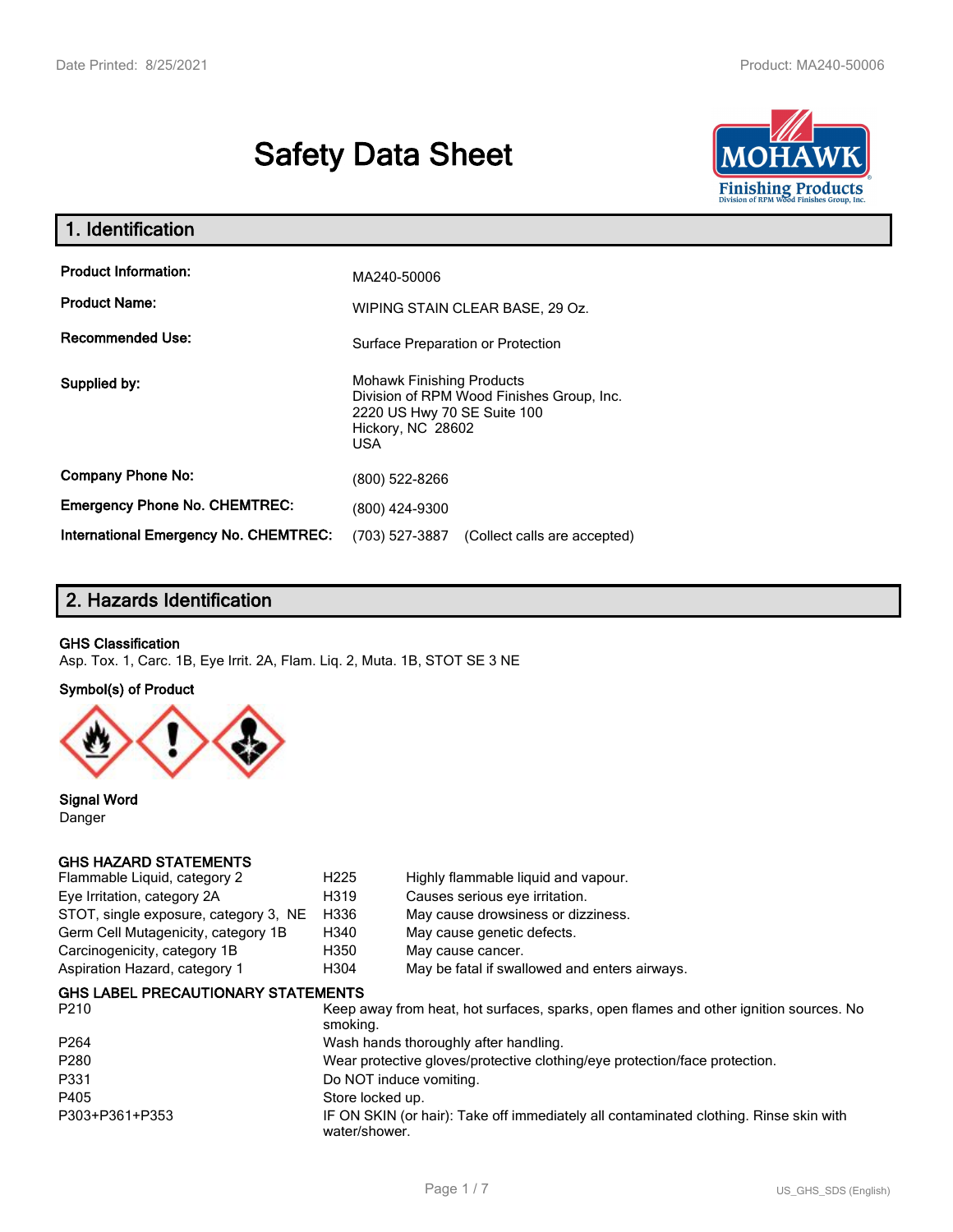| P305+P351+P338                          | IF IN EYES: Rinse cautiously with water for several minutes. Remove contact lenses, if<br>present and easy to do. Continue rinsing. |  |  |
|-----------------------------------------|-------------------------------------------------------------------------------------------------------------------------------------|--|--|
| P403+P233                               | Store in a well-ventilated place. Keep container tightly closed.                                                                    |  |  |
| P <sub>201</sub>                        | Obtain special instructions before use.                                                                                             |  |  |
| P312                                    | Call a POISON CENTER or doctor/physician if you feel unwell.                                                                        |  |  |
| P304+P340                               | IF INHALED: Remove person to fresh air and keep comfortable for breathing.                                                          |  |  |
| P308+P313                               | IF exposed or concerned: Get medical advice/attention.                                                                              |  |  |
| P337+P313                               | If eye irritation persists: Get medical advice/attention.                                                                           |  |  |
| P403+P235                               | Store in a well-ventilated place. Keep cool.                                                                                        |  |  |
| P301+P310                               | IF SWALLOWED: Immediately call a POISON CENTER or doctor/physician.                                                                 |  |  |
| <b>GHS SDS PRECAUTIONARY STATEMENTS</b> |                                                                                                                                     |  |  |
| P240                                    | Ground/bond container and receiving equipment.                                                                                      |  |  |
| P <sub>241</sub>                        | Use explosion-proof electrical/ventilating/lighting/equipment.                                                                      |  |  |
| P <sub>242</sub>                        | Use only non-sparking tools.                                                                                                        |  |  |
| P <sub>243</sub>                        | Take precautionary measures against static discharge.                                                                               |  |  |

## **3. Composition/Information on ingredients**

| <b>Chemical Name</b>            | CAS-No.       | Wt. %       | <b>GHS Symbols</b> | <b>GHS Statements</b> |
|---------------------------------|---------------|-------------|--------------------|-----------------------|
| acetone                         | 67-64-1       | $10 - 25$   | GHS02-GHS07        | H225-302-319-332-336  |
| aromatic hydrocarbons           | 64742-94-5    | $2.5 - 10$  | GHS07-GHS08        | H304-332              |
| aliphatic petroleum distillates | 64742-47-8    | $2.5 - 10$  | GHS07-GHS08        | H304-332              |
| naphthalene                     | $91 - 20 - 3$ | $0.1 - 1.0$ | GHS06-GHS08        | H302-312-330-351      |
| aliphatic hydrocarbons          | 8052-41-3     | $0.1 - 1.0$ | GHS08              | H304-340-350-372      |
| aromatic hydrocarbons           | 64742-95-6    | $0.1 - 1.0$ | GHS06-GHS08        | H304-331-340-350      |

The exact percentage (concentration) of ingredients is being withheld as a trade secret.

The text for GHS Hazard Statements shown above (if any) is given in the "Other information" Section.

#### **4. First-aid Measures**



FIRST AID - EYE CONTACT: IF IN EYES: Rinse cautiously with water for several minutes. Remove contact lenses, if present and easy to do. Continue rinsing. If eye irritation persists: Get medical advice/attention.

FIRST AID - SKIN CONTACT: IF ON SKIN (or hair): Take off immediately all contaminated clothing. Rinse skin with water/shower.

FIRST AID - INGESTION: Do NOT induce vomiting. IF SWALLOWED: Immediately call a POISON CENTER or doctor/physician.

FIRST AID - INHALATION: IF INHALED: Remove person to fresh air and keep comfortable for breathing.

## **5. Fire-fighting Measures**

**SPECIAL FIREFIGHTING PROCEDURES:** Evacuate all persons from the fire area to a safe location. Move non-burning material, as feasible, to a safe location as soon as possible. Fire fighters should be protected from potential explosion hazards while extinguishing the fire. Wear self-contained breathing apparatus (SCBA) and full fire-fighting protective clothing. Thoroughly decontaminate all protective equipment after use. Containers of this material may build up pressure if exposed to heat (fire). Use water spray to cool fire-exposed containers. Use water spray to disperse vapors if a spill or leak has not ignited. DO NOT extinguish a fire resulting from the flow of flammable liquid until the flow of the liquid is effectively shut off. This precaution will help prevent the accumulation of an explosive vapor-air mixture after the initial fire is extinguished.

**FIREFIGHTING EQUIPMENT:** This is a NFPA/OSHA Class 1B or less flammable liquid. Follow NFPA30, Chapter 16 for fire protection and fire suppression. Use a dry chemical, carbon dioxide, or similar ABC fire extinguisher for incipeint fires. Water may be used to cool and prevent rupture of containers that are exposed to heat from fire.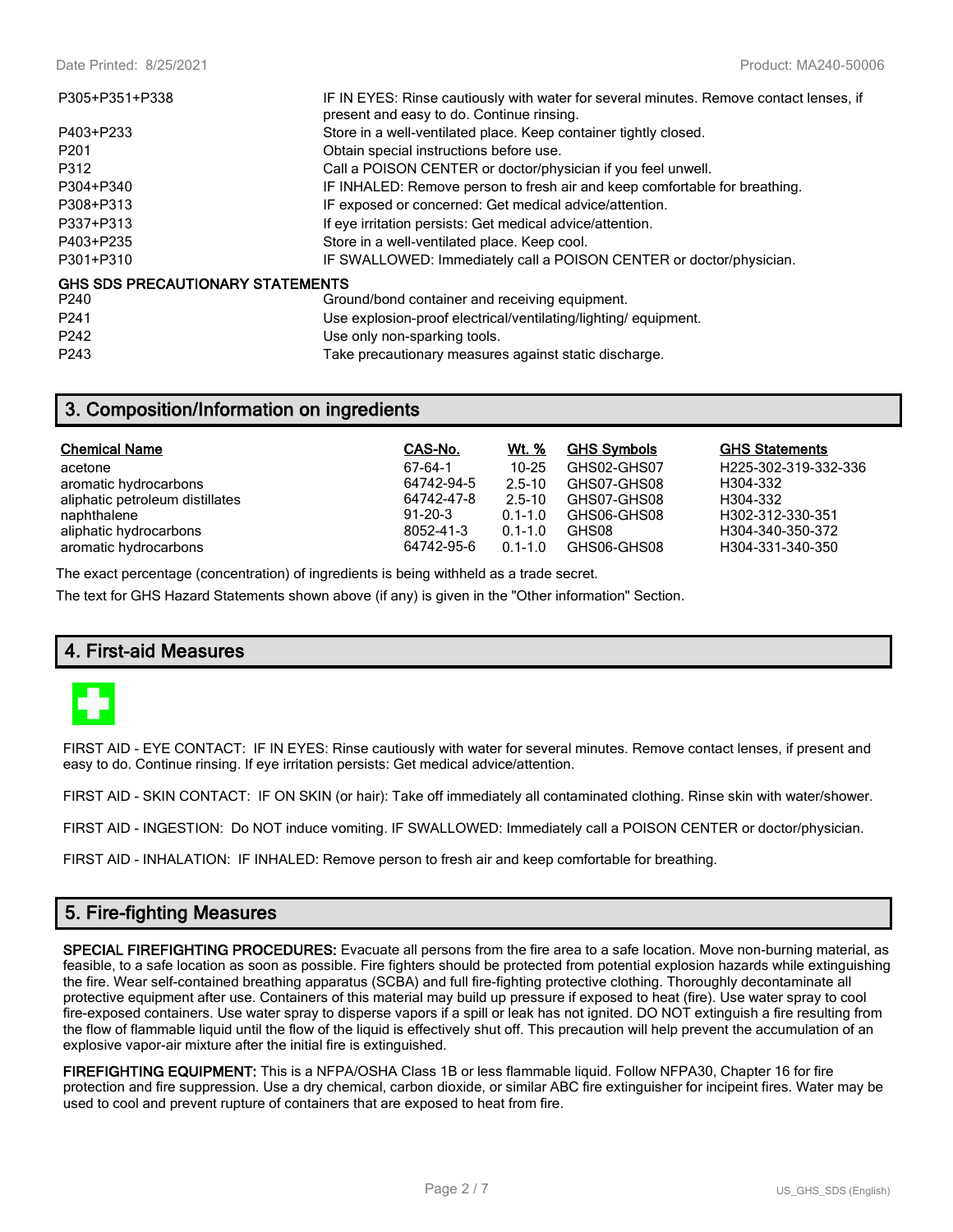## **6. Accidental Release Measures**

#### **ENVIRONMENTAL MEASURES:** No Information

**STEPS TO BE TAKEN IN CASE MATERIAL IS RELEASED OR SPILLED:** Follow personal protective equipment recommendations found in Section VIII. Personal protective equipment needs must be evaluated based on information provided on this sheet and the special circumstances created by the spill including; the material spilled, the quantity of the spill, the area in which the spill occurred, and the training and the expertise of employees in the area responding to the spill. Never exceed any occupational exposure limits. Shut off ignition sources; including electrical equipment and flames. Do not allow smoking in the area. Do not allow the spilled product to enter public drainage system or open waterways.

## **7. Handling and Storage**



**HANDLING:** Avoid inhalation and contact with eyes, skin, and clothing. Wash hands thoroughly after handling and before eating or drinking. In keeping with safe handling practices, avoid ignition sources (smoking, flames, pilot lights, electrical sparks); ground and bond containers when transferring the material to prevent static electricity sparks that could ignite vapor and use spark proof tools and explosion proof equipment. Empty containers may retain product residue or vapor. Do not pressurize, cut, weld, braze, solder, drill, grind, or expose container to heat, flame, sparks, static electricity, or other sources of ignition. Any of these actions can potentially cause an explosion that may lead to injury.

**STORAGE:** Keep containers closed when not in use. Store in cool well ventilated space away from incompatible materials.

## **8. Exposure Controls/Personal Protection**

| Ingredients with Occupational Exposure Limits |                      |                       |                     |                         |  |  |
|-----------------------------------------------|----------------------|-----------------------|---------------------|-------------------------|--|--|
| <b>Chemical Name</b>                          | <b>ACGIH TLV-TWA</b> | <b>ACGIH-TLV STEL</b> | <b>OSHA PEL-TWA</b> | <b>OSHA PEL-CEILING</b> |  |  |
| acetone                                       | $250$ ppm            | 500 ppm               | $1000$ ppm          | N.D.                    |  |  |
| aromatic hydrocarbons                         | N.D.                 | N.D.                  | N.D.                | N.D.                    |  |  |
| aliphatic petroleum distillates               | N.D.                 | N.D.                  | N.D.                | N.D.                    |  |  |
| naphthalene                                   | $10$ ppm             | N.D.                  | $10$ ppm            | N.D.                    |  |  |
| aliphatic hydrocarbons                        | $100$ ppm            | N.D.                  | 500 ppm             | N.D.                    |  |  |
| aromatic hydrocarbons                         | N.D.                 | N.D.                  | N.D.                | N.D.                    |  |  |

**Further Advice: MEL = Maximum Exposure Limit OES = Occupational Exposure Standard SUP = Supplier's Recommendation Sk = Skin Sensitizer N.E. = Not Established N.D. = Not Determined**

#### **Personal Protection**

**RESPIRATORY PROTECTION:** Use adequate engineering controls and ventilation to keep levels below recommended or statutory exposure limits. If exposure levels exceed limits use appropriate approved respiratory protection equipment.

**SKIN PROTECTION:** Wear chemical resistant footwear and clothing such as gloves, an apron or a whole body suit as appropriate.



**EYE PROTECTION:** Wear chemical-resistant glasses and/or goggles and a face shield when eye and face contact is possible due to splashing or spraying of material.



**OTHER PROTECTIVE EQUIPMENT:** No Information



**HYGIENIC PRACTICES:** It is good practice to avoid contact with the product and/or its vapors, mists or dust by using appropriate protective measures. Wash thoroughly after handling and before eating or drinking.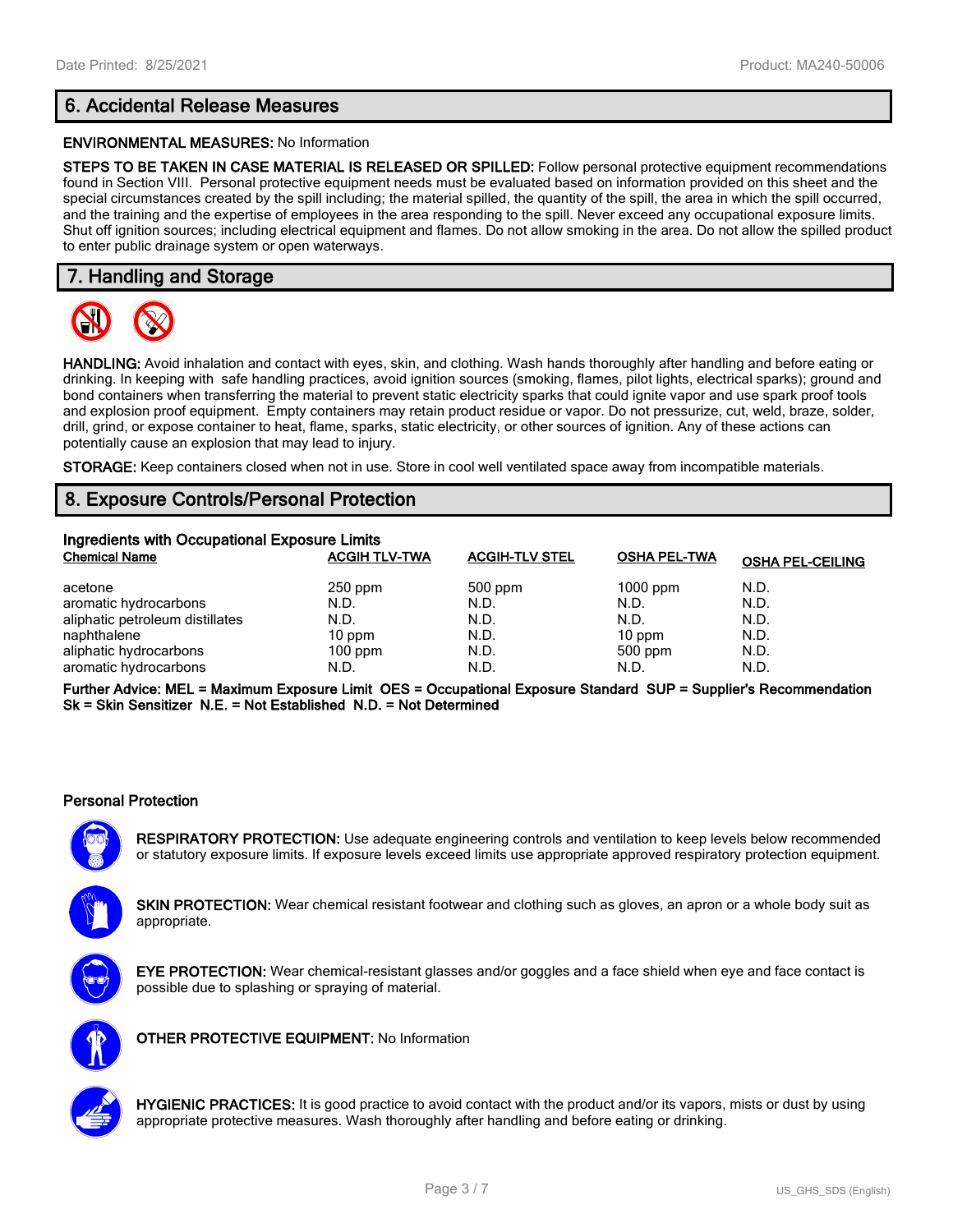**N.I. = No Information**

## **9. Physical and Chemical Properties**

| Appearance:                    | Clear Liquid               | <b>Physical State:</b>                      | <b>LIQUID</b>   |
|--------------------------------|----------------------------|---------------------------------------------|-----------------|
| Odor:                          | Oily Hydrocarbon           | <b>Odor Threshold:</b>                      | Not determined  |
| Density, g/cm3:                | 0.891                      | pH:                                         | Not determined  |
| Freeze Point, °F:              | Not determined             | <b>Viscosity:</b>                           | Not determined  |
| <b>Solubility in Water:</b>    | Not determined             | Partition Coefficient, n-octanol/<br>water: | Not determined  |
| Decomposition temperature, °F: | Not determined             | <b>Explosive Limits, %:</b>                 | Not determined  |
| Boiling Range, °F:             | $>100$ °F                  | Flash Point, °F:                            | -4 $^{\circ}$ F |
| Combustibility:                | <b>Supports Combustion</b> | Auto-Ignition Temperature, °F:              | Not determined  |
| <b>Evaporation Rate:</b>       | Faster than Diethyl Ether  | Vapor Pressure, mmHg:                       | Not determined  |
| <b>Vapor Density:</b>          | Not determined             |                                             |                 |

## **10. Stability and reactivity**

**STABILITY:** Stable under normal conditions.

**CONDITIONS TO AVOID:** Heat, flames and sparks.

**INCOMPATIBILITY:** Acids, Bases, Oxidizing agents

**HAZARDOUS DECOMPOSITION PRODUCTS:** Not determined.

## **11. Toxicological information**

**Practical Experiences**

**EMERGENCY OVERVIEW:** No Information

**EFFECT OF OVEREXPOSURE - EYE CONTACT:** No Information

**EFFECT OF OVEREXPOSURE - INGESTION:** No Information

**EFFECT OF OVEREXPOSURE - INHALATION:** No Information

**EFFECT OF OVEREXPOSURE - SKIN CONTACT:** No Information

**CARCINOGENICITY:** May cause cancer.

#### **PRIMARY ROUTE(S) OF ENTRY:**

**Eye Contact, Skin Contact, Ingestion, Inhalation**

## **Acute Toxicity Values**

**The acute effects of this product have not been tested. Data on individual components are tabulated below**

| CAS-No. | <b>Chemical Name</b> | Ora |
|---------|----------------------|-----|
| 67-64-1 | acetone              | 180 |

**CAS-No. Chemical Name Oral LD50 Dermal LD50 Vapor LC50**

0 mg/kg Rat 20000 mg/kg Rabbit 50.1 mg/L Rat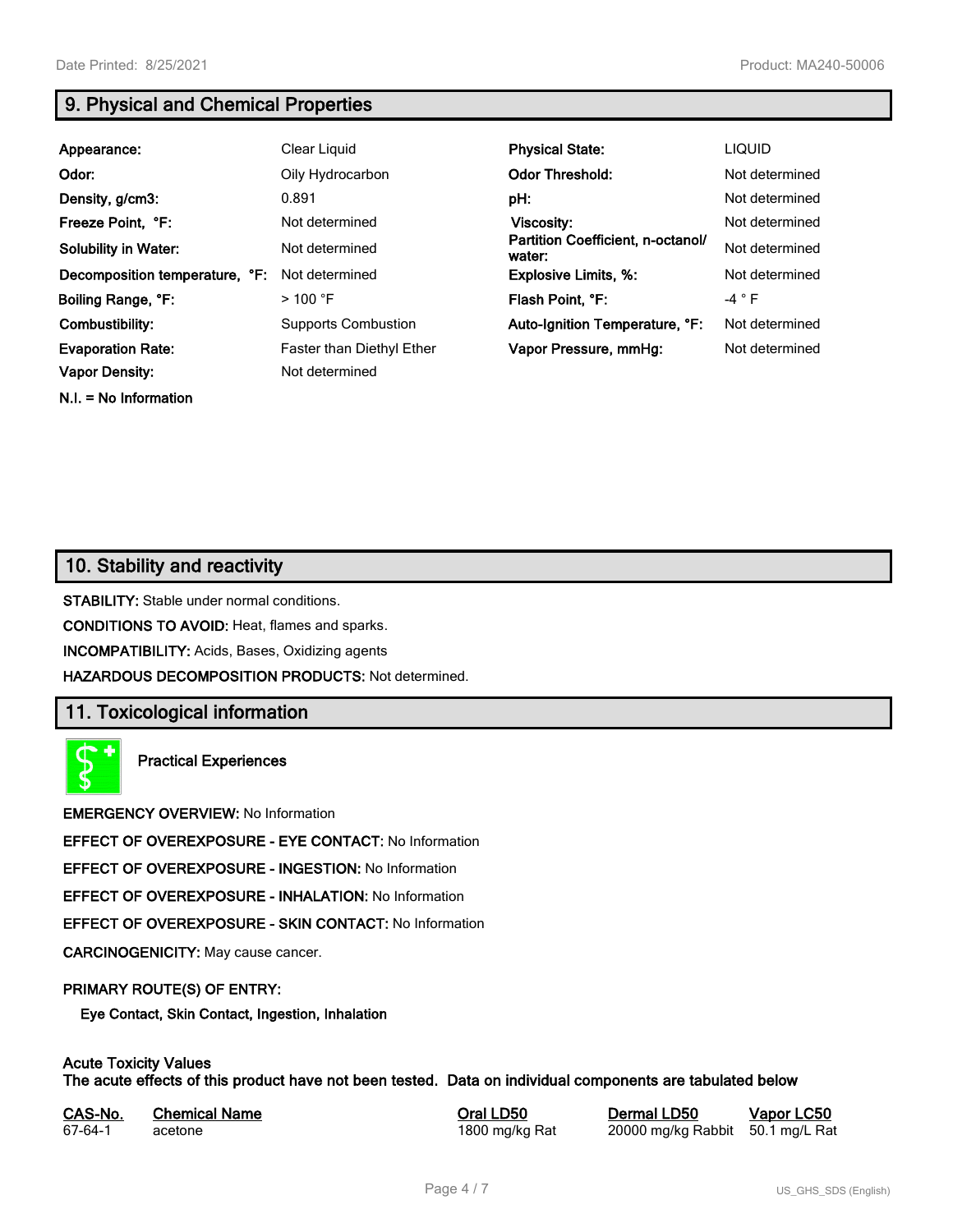>6000 mg/kg Rat >3160 mg/kg Rabbit >17.1 mg/L Rat  $>5000$  mg/kg Rat  $>2000$  mg/kg Rabbit  $>13$  mg/L Rat 1110 mg/kg Rat  $1120$  mg/kg Rabbit  $>0.4$  mg/L Rat >5000 mg/kg Rat >3160 mg/kg Rat 21 mg/L Rat 14000 mg/kg Rat >2000 mg/kg Rabbit >4.96 mg/l Rat

| 64742-94-5    | aromatic hydrocarbons           |
|---------------|---------------------------------|
| 64742-47-8    | aliphatic petroleum distillates |
| $91 - 20 - 3$ | naphthalene                     |
| 8052-41-3     | aliphatic hydrocarbons          |
| 64742-95-6    | aromatic hydrocarbons           |

#### **N.I. = No Information**

## **12. Ecological information**

**ECOLOGICAL INFORMATION:** Ecological evaluation of this material has not been performed; however, do not allow the product to be released to the environment without governmental approval/permits.

## **13. Disposal Information**



## **Product**

**DISPOSAL METHOD:** Waste from this material may be a listed and/or characteristic hazardous waste. Dispose of material, contaminated absorbent, container and unused contents in accordance with local, state, and federal regulations.

**STEPS TO BE TAKEN IN CASE MATERIAL IS RELEASED OR SPILLED:** Follow personal protective equipment recommendations found in Section VIII. Personal protective equipment needs must be evaluated based on information provided on this sheet and the special circumstances created by the spill including; the material spilled, the quantity of the spill, the area in which the spill occurred, and the training and the expertise of employees in the area responding to the spill. Never exceed any occupational exposure limits. Shut off ignition sources; including electrical equipment and flames. Do not allow smoking in the area. Do not allow the spilled product to enter public drainage system or open waterways.

## **14. Transport Information**

**SPECIAL TRANSPORT PRECAUTIONS:** No Information

**DOT:** CONSUMER COMMODITY

**IATA:** ID8000, CONSUMER COMMODITY, 9

**IMDG:** LIMITED QUANTITY UN1263

## **15. Regulatory Information**

#### **U.S. Federal Regulations:**

#### **CERCLA - SARA Hazard Category**

This product has been reviewed according to the EPA 'Hazard Categories' promulgated under Sections 311 and 312 of the Superfund Amendment and Reauthorization Act of 1986 (SARA Title III) and is considered, under applicable definitions, to meet the following categories:

Fire Hazard, Acute Health Hazard, Chronic Health Hazard

#### **SARA SECTION 313**

This product contains the following substances subject to the reporting requirements of Section 313 of Title III of the Superfund Amendment and Reauthorization Act of 1986 and 40 CFR part 372:

| <b>Chemical Name</b> | CAS-No.       | <u>Wt. %</u> |
|----------------------|---------------|--------------|
| naphthalene          | $91 - 20 - 3$ | 0.94         |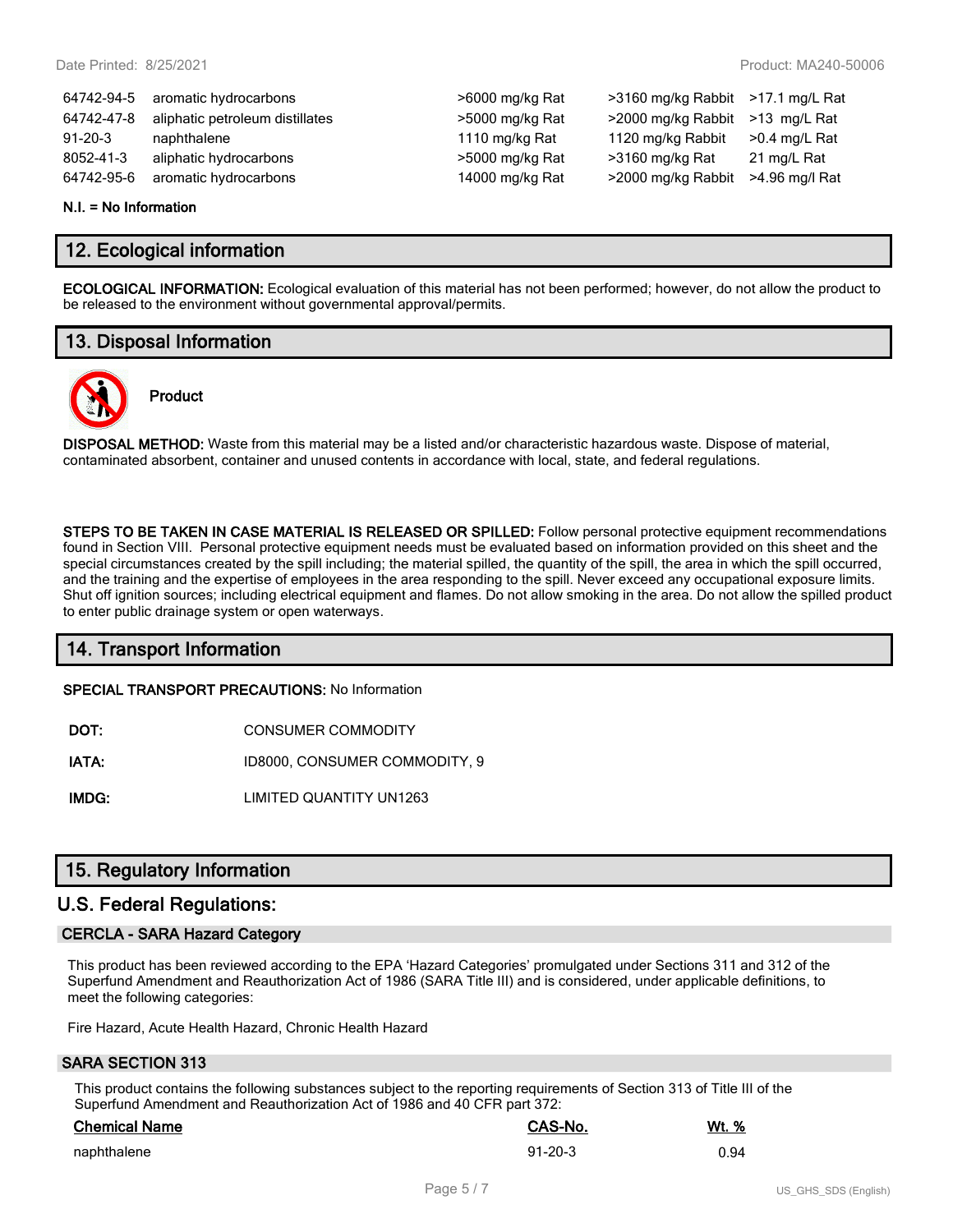#### **TOXIC SUBSTANCES CONTROL ACT**

This product contains the following chemical substances subject to the reporting requirements of TSCA 12(B) if exported from the United States:

No TSCA components exist in this product.

## **U.S. State Regulations:**

## **CALIFORNIA PROPOSITION 65**

WARNING: Cancer - www.P65Warnings.ca.gov.

Naphthalene, Cancer, 0.9357%

| 16. Other Information                                                                                                                                                                       |                                                                                                                                                                                                                                                                                                                                                                                                                                               |                              |                    |                         |                             |                         |
|---------------------------------------------------------------------------------------------------------------------------------------------------------------------------------------------|-----------------------------------------------------------------------------------------------------------------------------------------------------------------------------------------------------------------------------------------------------------------------------------------------------------------------------------------------------------------------------------------------------------------------------------------------|------------------------------|--------------------|-------------------------|-----------------------------|-------------------------|
| <b>Revision Date:</b>                                                                                                                                                                       | 7/24/2021                                                                                                                                                                                                                                                                                                                                                                                                                                     |                              |                    | <b>Supersedes Date:</b> |                             | 4/24/2020               |
| Reason for revision:                                                                                                                                                                        | Substance and/or Product Properties Changed in Section(s):<br>02 - Hazards Identification<br>09 - Physical & Chemical Information<br>11 - Toxicological Information                                                                                                                                                                                                                                                                           |                              |                    |                         |                             |                         |
| Datasheet produced by:                                                                                                                                                                      |                                                                                                                                                                                                                                                                                                                                                                                                                                               | <b>Regulatory Department</b> |                    |                         |                             |                         |
| <b>HMIS Ratings:</b>                                                                                                                                                                        |                                                                                                                                                                                                                                                                                                                                                                                                                                               |                              |                    |                         |                             |                         |
| $\overline{2}$<br>Health:                                                                                                                                                                   | <b>Flammability:</b>                                                                                                                                                                                                                                                                                                                                                                                                                          | 3                            | <b>Reactivity:</b> | 0                       | <b>Personal Protection:</b> | $\overline{\mathsf{x}}$ |
| Volatile Organic Compounds, gr/ltr:                                                                                                                                                         |                                                                                                                                                                                                                                                                                                                                                                                                                                               |                              | 211                |                         |                             |                         |
| Text for GHS Hazard Statements shown in Section 3 describing each ingredient:                                                                                                               |                                                                                                                                                                                                                                                                                                                                                                                                                                               |                              |                    |                         |                             |                         |
| H <sub>225</sub><br>H302<br>H304<br>H312<br>H319<br>H330<br>H331<br>H332<br>H336<br>H340<br>H350<br>H351<br>H372<br>Icons for GHS Pictograms shown in Section 3 describing each ingredient: | Highly flammable liquid and vapour.<br>Harmful if swallowed.<br>May be fatal if swallowed and enters airways.<br>Harmful in contact with skin.<br>Causes serious eye irritation.<br>Fatal if inhaled.<br>Toxic if inhaled.<br>Harmful if inhaled.<br>May cause drowsiness or dizziness.<br>May cause genetic defects.<br>May cause cancer.<br>Suspected of causing cancer.<br>Causes damage to organs through prolonged or repeated exposure. |                              |                    |                         |                             |                         |
| GHS02<br>GHS06                                                                                                                                                                              |                                                                                                                                                                                                                                                                                                                                                                                                                                               |                              |                    |                         |                             |                         |